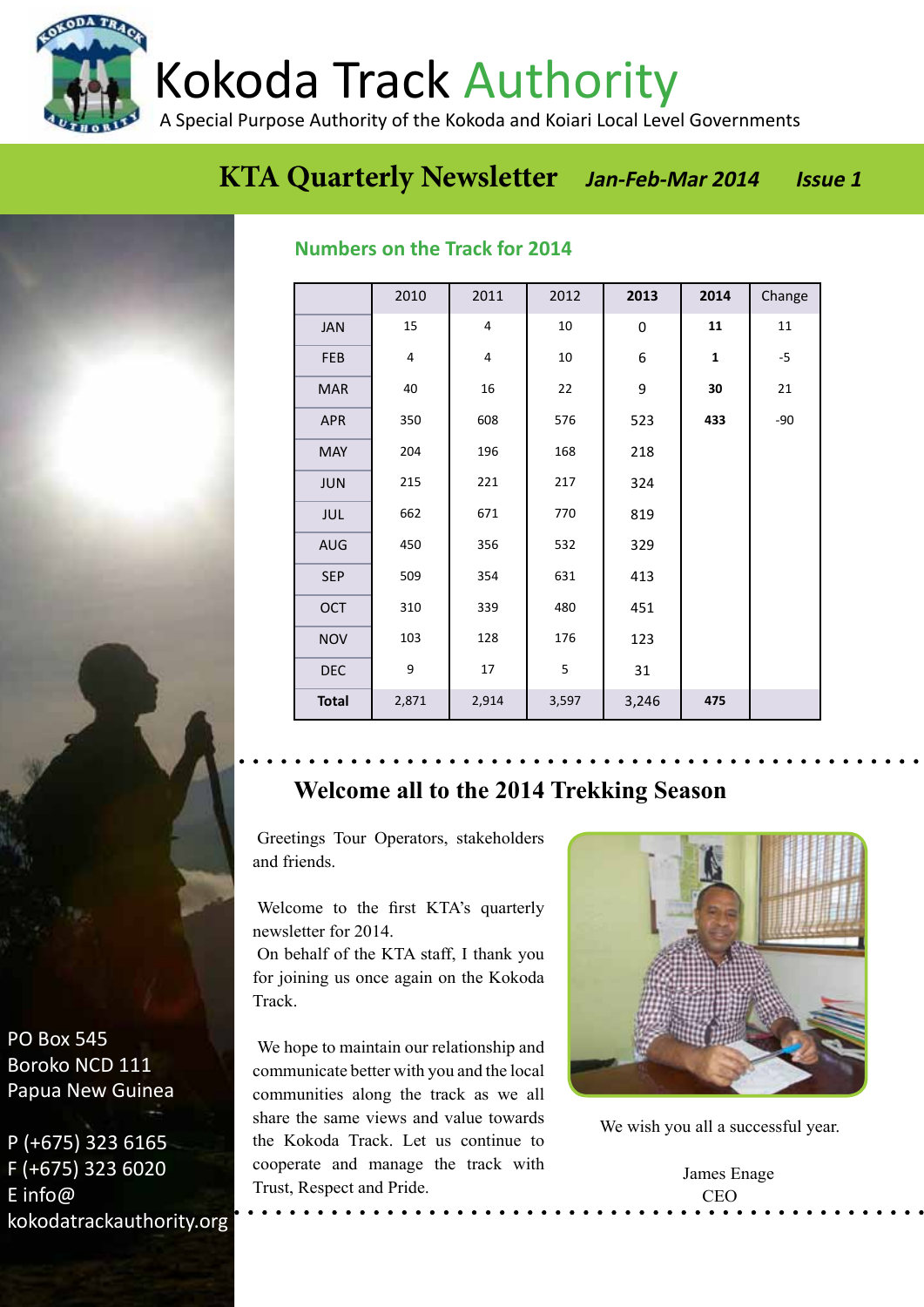## **So whats new here at KTA?**

### **Communications:**

The KTA newsletter will now be produced quarterly and all Tour Operators and stakeholders are welcome to share your stories and news. Tour operators and trekkers are encourage to provide us with feedbacks of their experience on the Track. Do take time out to visit KTAs website and check if all your contact details are correct or if there is need for change. Do not hesitate to contact the KTA Communications Officer.

### **Operations & Safety:**

KTA has undertaken an internal organisational restructure where there are two operations and safety managers. Michael O'Kave is the Operations and Safety Manager for the Southern side, starting from Owers Cnr to Mt Bellamy. Rapsey Vagi is the Operations and Safety Manager for the Northern side, starting from Kokoda to Templeton 1.

#### **Livelihood:**

There has been a lot of improvement in the livelihood section. Read more about his activities in the Project Update section of this newsletter.

#### **Permits & Licensing:**

It is important that all Tour Operators need to pay trek permit before trekking. The original permit needs to be presented at the commencement of the track. Rangers will check permits at the various locations. KTA discourages photocopied or scanned trek permits. We encourage all operators to comply with compliance procedures.

## **Tour Operator Corner:** Kokoda Ultimate Tours



The group arrives at arch way at Kokoda Station.





TWO BROTHERS, A SON AND A NEPHEW have just successfully completed crossing the Kokoda Trail from Kokoda to Ower's Corner. The youngest in the group was 11 years old. At the end of each day along the village, he still had the energy to play with the children.



Happy 12th birthday to Isaac, who blitzed the Kokoda Trail as an 11 year old. He is seen here checking out one of the Japanese foxholes near Ioribaiwa Ridge



Kokoda Ultimate Tour guide with the Australian trekker Tim Bryson taking a break after a hard and long day walk from Alola village to Templetion's crossing campsite.



All tour operators are welcome to submit your stories, pictures, profile or have your say here.

**Managing the Track with Trust, Respect and Pride www.kokodatrackauthority.org**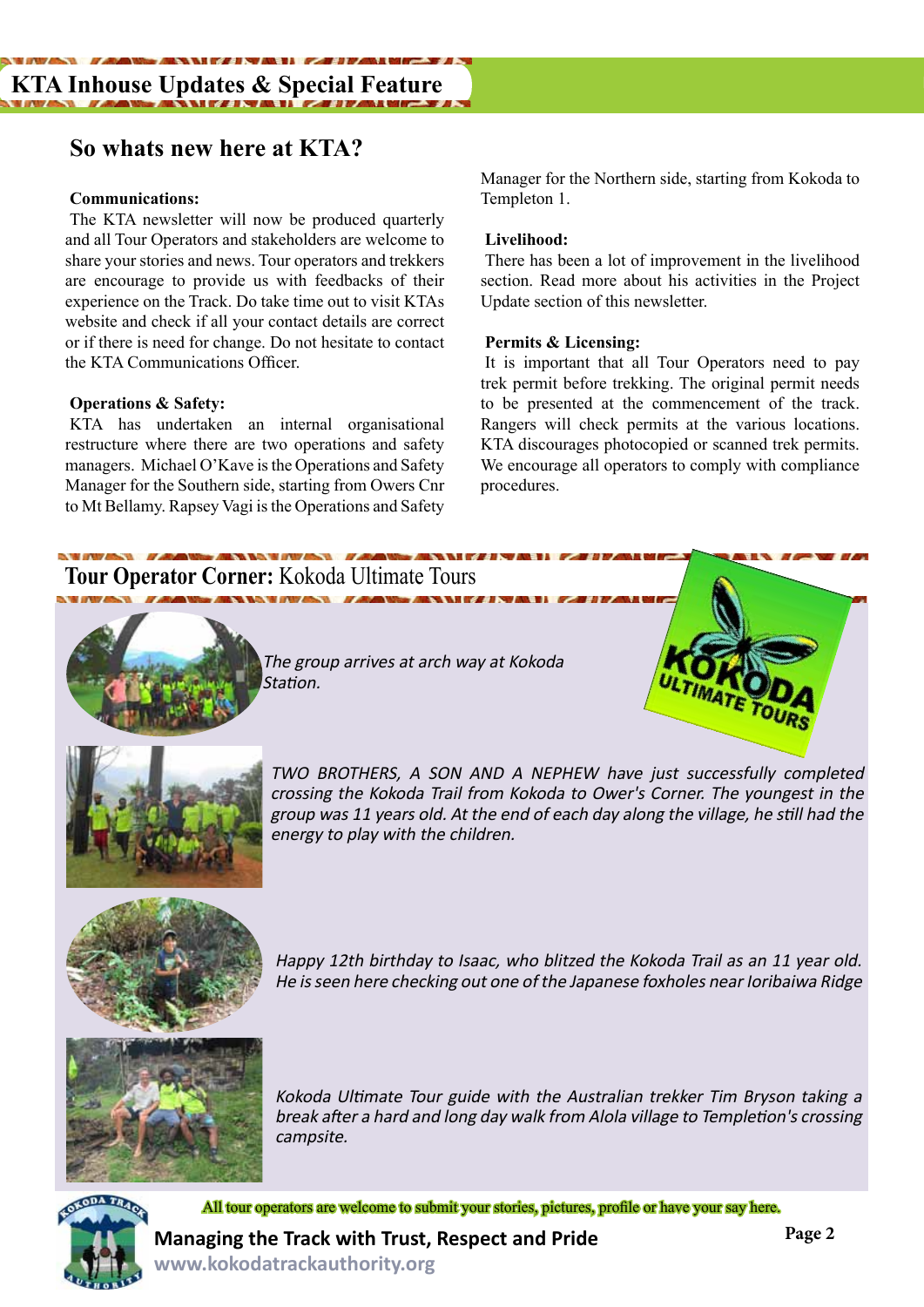

## **Knowing Your Rangers**

KTA Rangers operate 96km distance across the Kokoda Track on the Owen Stanley Range.

There are six Rangers patrolling across the massive rigorous mountain terrains. This requires physical and mental strength to be able to encounter tasks each day.

The Rangers are local men from the communities and this gives Kokoda Track Authority much needed support to be able to perform their task within the local communities.

- 1. **Ryan Aaron** Owers Corner
- 2. **Elizah Peter** Manari
- 3. **Landy Noel**  Efogi
- 4. **Donald Siga** Naduri
- 5. **Ivan Nitua**  Isurava
- 6. **Scott Gadova** Kokoda Station

From Owers Corner to Naduri, the Rangers are stationed at the southern end of the track whilst from Isurava to Kokoda Station the Rangers a stationed at the northern end of the track.

The Rangers facilitate important link between the Authority and its stakeholders on the ground level implementing compliance procedures and meeting the obligations of the Authority.

#### Ranger Training

Six Rangers have undergone one week intensive training program in February and are now back on track. The new skills acquired from the training will enhance the performance of the Rangers to be competitive in their work and to support their activities along the track. Program planning was the highlight of the training emphasized on employers on strategic partners to achieve KTA vision.

**Introducing the face of Kokoda Track Authority on the Track**



From Left: **Chris Halstead(Contractor), Ranger Landy Noel, Ranger Elijah Peter, Ranger Ivan Nitua, Ranger Donald Siga & Ranger Scotty Gadova.**

**ITANI GALANTE AN** 

The Bridge- Indigenous Engineering

Fourteen local skilled laborers have been engaged to construct Iora Bridge. The construction of the bridge requires immense time and support and has been completed as per schedule. The skills acquired by Alola and Isurava were from Papuan Waria of Morobe province. KTA would like to replicate the cane bridge building skills along the track in future.

#### The Tracks Upgrade

The major works on track conservation program have been completed. The track conservation works from Mt. Bellamy to Owers

Corner covered 60% of the work which involve log removal, benching, drainage and bridge construction. The 40% of the work commenced from Templeton Crossing to Kokoda Station.

Track Compliance & Safety

The both ends of the Kokoda Station and Owers Corner are significant entry and exit point.

The Rangers are now implementing compliance system on all tour operators which is an important aspect of regulating the industry. The emphasizes on track permits, registered tour operators, pack weights and appropriate safety communication tools are some of the key areas Rangers will be checking against.

The Tour Operators that constantly fail to comply will have their license terminated.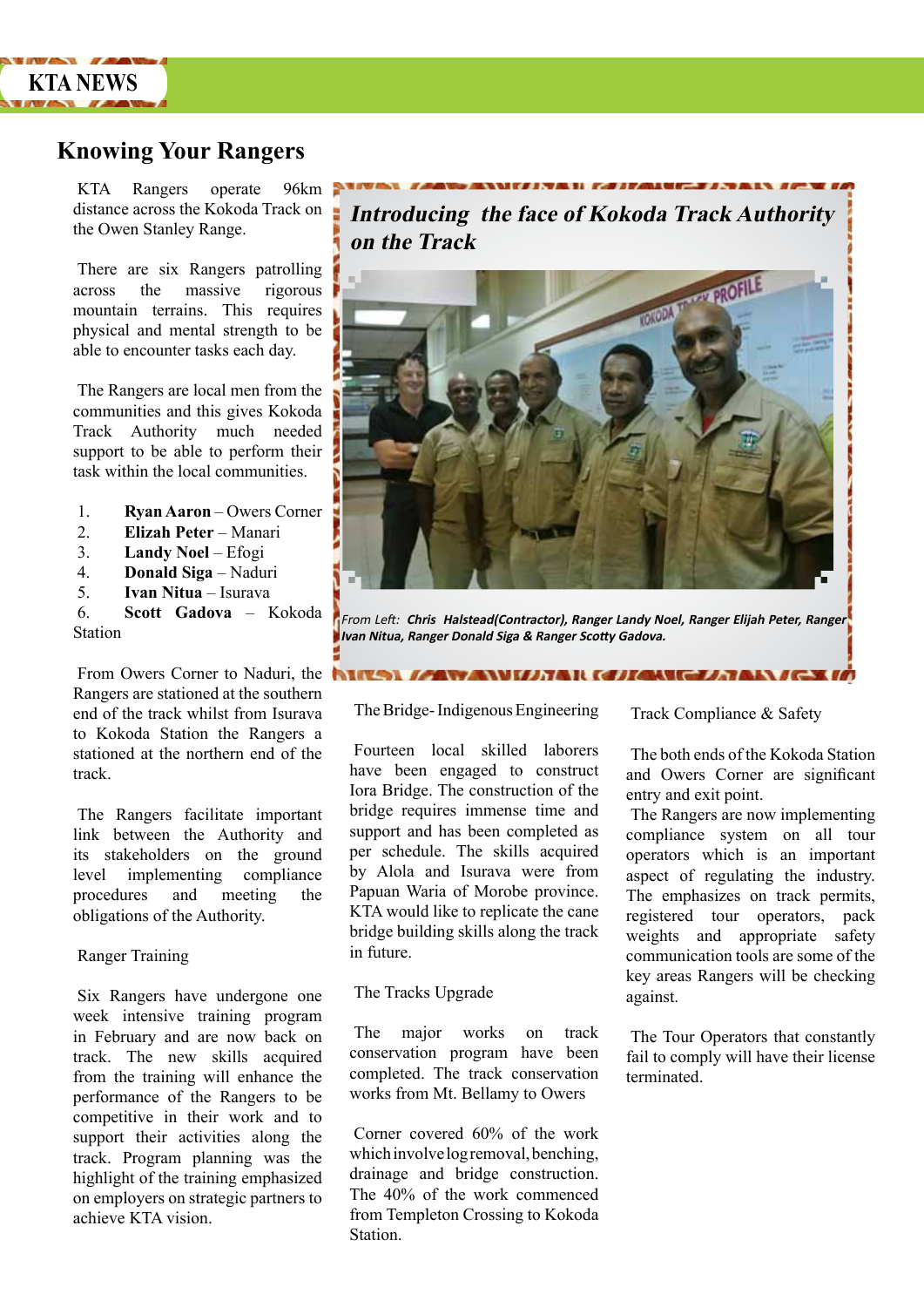

## Trekking Season 2014 has begun

Kokoda Track Authority officially opened the 2014 trekking season by hosting the two start of trekking season tour operators' forum in Port Moresby and Brisbane earlier this year.

The Port Moresby tour operator's forum went well with a turn up of fifty (50) plus participants.

They spoke vocally on issues affecting their operations and raised important questions about capacity building and ways to improve their skills and knowledge to run businesses. The forum paved way for tour operators to exchange views and ideas to improve their business.

The Brisbane tour operator's forum was a successful two day event. The first day of the forum addressed specific needs of the tour operators.

The agenda discussed basically surrounds the way forward to improve and regulate trekking industry.

The second day was the actual forum, the discussions were on how to conserve the military heritage

and track experience; however, during both forums more emphasis was given on the upcoming Kokoda ANZAC Period 2015 Centenary of ANZAC.

A concerned tour operator raised the issue of overcrowding at some locations on ANZAC day and that KTA needs to assist in some way to ensure that overcrowding is avoided or controlled so everyone is satisfied and happy.





From left is the KTAs Operations Manager South Side Rapsey Vagi, from centre is KI Senior Advisor Bill Farmer & on the right is Jim Drapes from Back Track **Adventure** 

## a sONS TRIBUTE TO HIS HEROIC FATHER ON ANZAC DAY

It is not every day you get to meet someone who is part of a very important global historical event such as the World War 2. I have had the privilege to meet this soft spoken and lovely old man.

His name is Aoba Batia, the last surviving son of Late Batia Lega Oagi. His late father was a carrier for the allied forces during

#### WWII.

He was just a little boy then when he witnessed the war, he recalled his mother taking him and his other siblings and went into hiding while his father and other man stayed back. He is now 70 years old and always pay his respect to his father for his bravery and that of all the other soldiers who fought during the war.



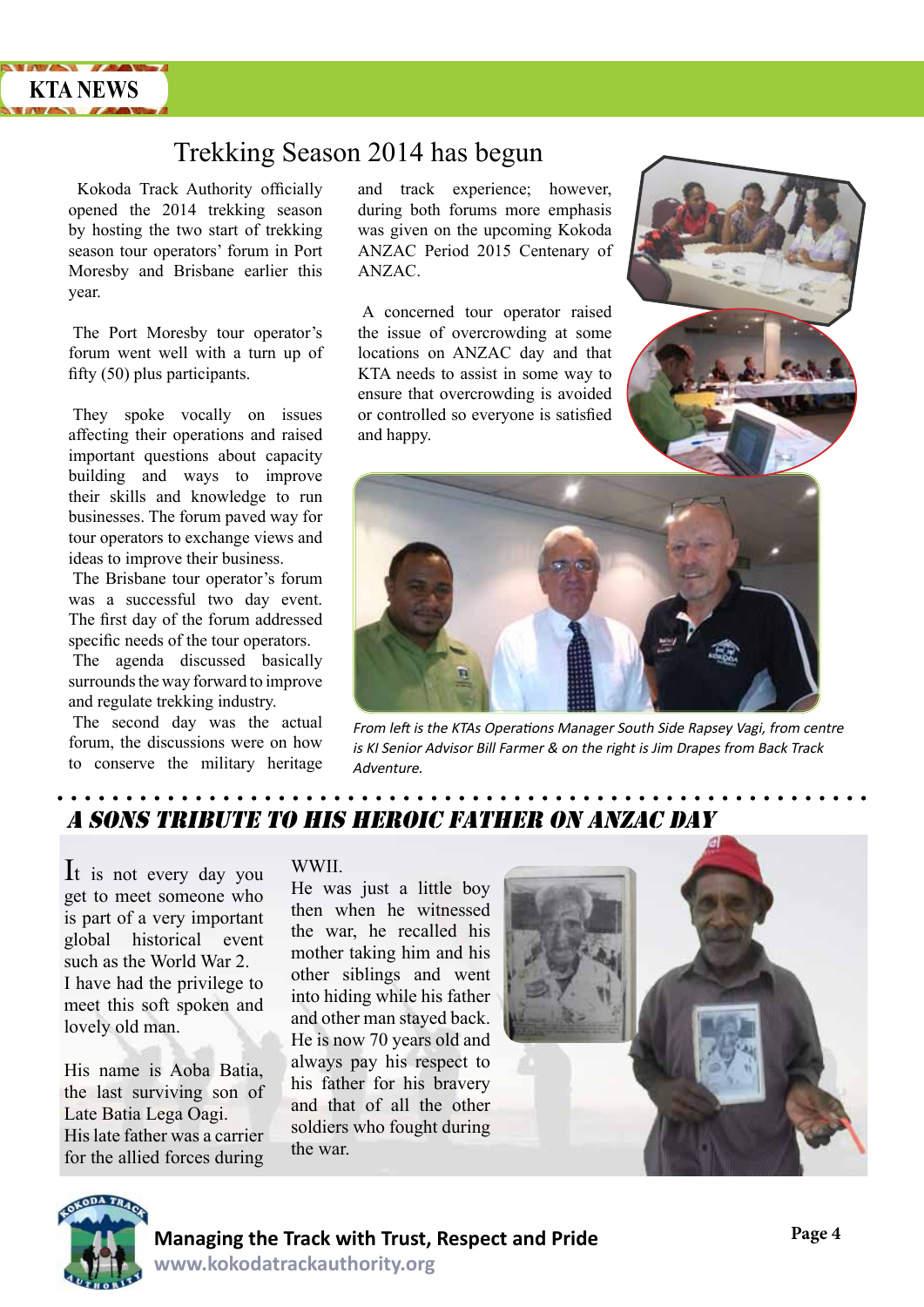## **PROJECT UPDATES- Livelihoods**

Drying Room pilot project is now been completed, with the drier being installed and ready for testing. It was constructed by a local carpenter with three other local men from Efogi village.

Drier is identified as a need, as a lot of trekkers have difficulty drying wet clothes and items over smoky fire. It becomes an extra load to porters and even trekkers themselves when carrying wet items with them along the track. The project is hoped to be successful to improve trekking experience.

If the Drier project is successful then we all have one less problem to worry about.

It has been decided by KTA that if the pilot project turns out successful then the drying room will be operated by the Efogi Primary school.

Funds generated from the project will help the school to acquire basic necessities for students.

The students will be engaged in operating the Drier and may become part of their regular work schedule.

Testing of the drier will be done by the Livelihoods officer upon his next visit to Efogi. It will be exciting to know the outcome.





Men at work

KTA chairman Mr Ruben Maleva (centre rear), Deputy Chairman and landowner rep Mr Robert Batia (second from letf) inspecting the construction during their 2013 KTA Management Trek.





ing. Top ceiling to be covered.

Construction supervisor Barnabas Omi (second from left), with three other local men who put together the construction works and installation of the drier (in the background).

## **Pilot Drying Room Project Toilet Upgrades For Kokoda Track Guesthouses**

 The Kokoda Track Authority's Guesthouse Certification Program has made improvement on conditions of most guesthouse toilets along the Track. The Program is designed to improve guesthouse facilities of which the Toilet Upgrades project is part of.

Forty-seven (47%) guesthouses have received toilet seats with bases based on recommendations from two guesthouse audits so far.

Most guesthouse toilets on the track do not have proper toilet facilities. Materials used for toilets are from local wood and bamboo which often are in need of constant repair. Toilet seats and bases from local wood do not often provide a good platform for trekker toilets. Therefore is the need for properly manufactured toilet seats and bases, thus the need for the Guesthouse Certification Program.

Twenty-five (25) toilet seats and bases have been delivered to the northern end of the track in 2013, and the other twenty-two (22) to the southern end of the track in March 2014.

Guesthouses who have received toilet seats and bases have installed them ready for use in this trekking season. Guesthouses who have the KTA supplied toilets seats and bases now have proper and more comfortable toilet platforms for the trekkers.

About half of the guesthouses along the Kokoda Track have received toilet seats and bases from the Toilet Upgrades Program under the Kokoda Track Authority's Guesthouse Certification Program.

The toilets will be installed by local guesthouse operators for trekkers.

Other guesthouses who have not received toilets will be issued toilet seats and bases once they have met most or all certification requirements.

Trekkers will now be having proper toilets to use on the Kokoda Track.



Delivery of toilet seats and bases plus fittings at Efogi village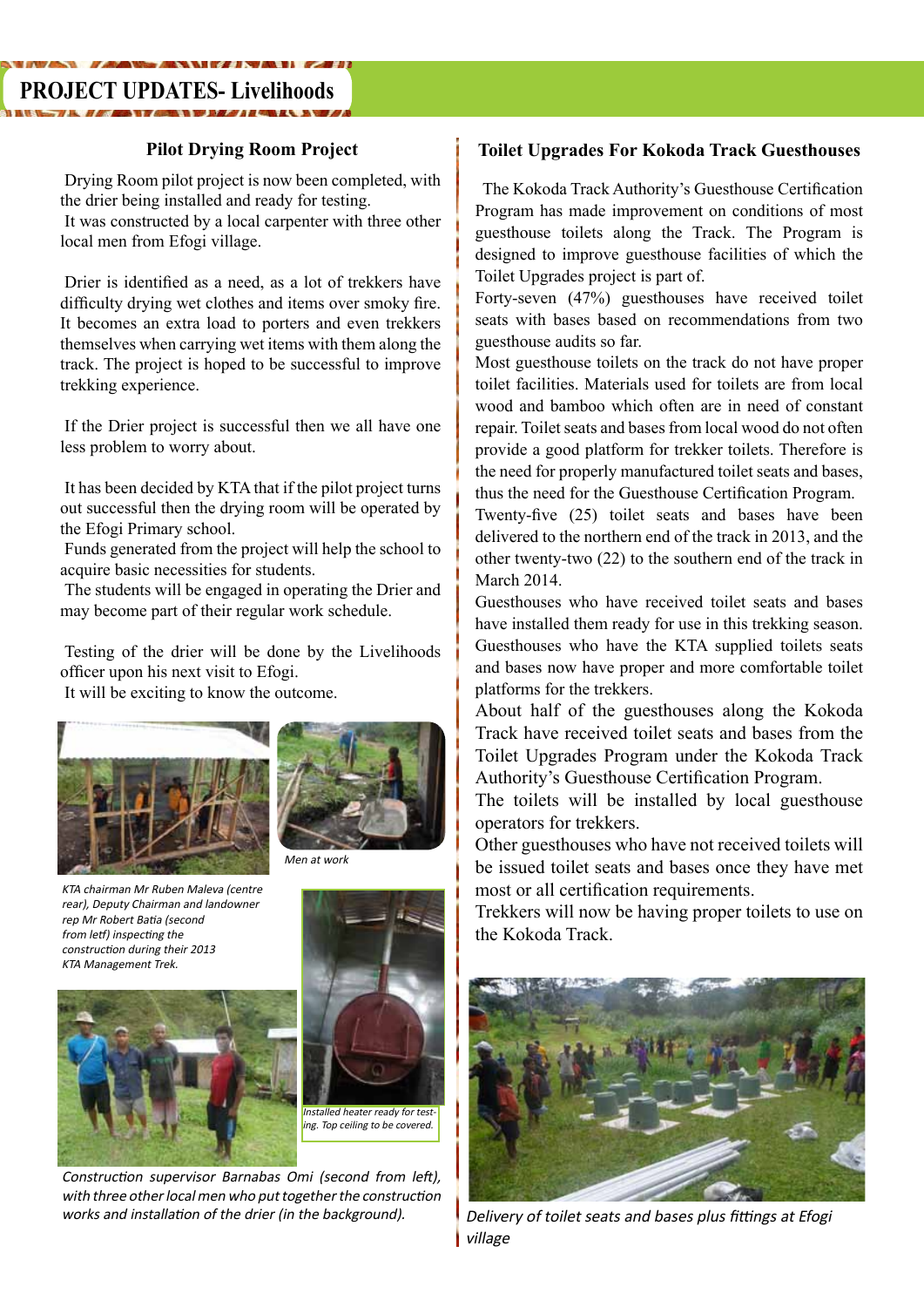# **PROJECT UPDATES**

#### **Awareness On Guesthouse Accreditation Scheme**

The Papua New Guinea Tourism Promotion Authority (TPA) and the Kokoda Track Authority have completed an awareness on the Accommodation Accreditation Scheme to fourteen (14) Kokoda Track Guesthouse Operators at Efogi recently.

The awareness was facilitated by Heni John who is the Product Development officer for PNGTPA.

KTA livelihoods officer Hollen Mado assisted by elaborating on presentation and facilitated participant's feedback session.

The purpose of the awareness was to inform all Track Guesthouse Operators of the TPA's Accommodation Accreditation program in the country and how it can improve their businesses.

TPA is working on a possible separate category for the Kokoda Track accommodation accreditation plan for accommodations from their five different accommodation categories. KTA will be working closely with them to develop this categories in their program.

A good number of track accommodation operators who attended the awareness were from:

- Manari
- Efogi
- Launumu
- Kagi
- Naduri

Collective feedback from guesthouse operators was impressive as most understood the concept and accepted the plan to operate under the TPA-KTA Accommodation Program.

The following points were highlighted and discussed.

Accommodation Accreditation Scheme

- What it is?
- Why it is important?
- How can it improve our business?
- Issue of pamphlets on Accommodation Accreditation Scheme

Some important comments made by the guesthouse operators were:

- •The challenge to maintain traditional guesthouse outlook while maintaining a semi-permanent structure
- •Frequent repair of buildings against ever declining supply of natural building materials
- •Interpreter to escort European auditor because most people did not understand comments made by the former auditor

•They need sustainable timber milling activity to acquire good timber for guesthouses and building infrastructure in the long run .

Constant repair becomes a problem as natural resources become scarce. A concern raised in the recent meeting with the guesthouse operators

The TPA Accommodation Accreditation Scheme generally was accepted by the Kokoda Track guesthouse operators as a good support program for them apart from KTA's Guesthouse Certification program. The TPA will develop a separate accommodation category for the Kokoda Track trekker accommodation facilities as part of their existing program.

The KTA Guesthouse Certification Program will hopefully see a good number of the trekker accommodation facilities along the track be certified after a follow-up walk in April 2014.



Product Development officer for PNGTPA-Heni John talking to the Kokoda Track Guesthouse Operators at Efogi about the TPA's Accommodation Accreditation program in the country and how they will benefit from it.



The picture of this house shows traditional building materials decaying